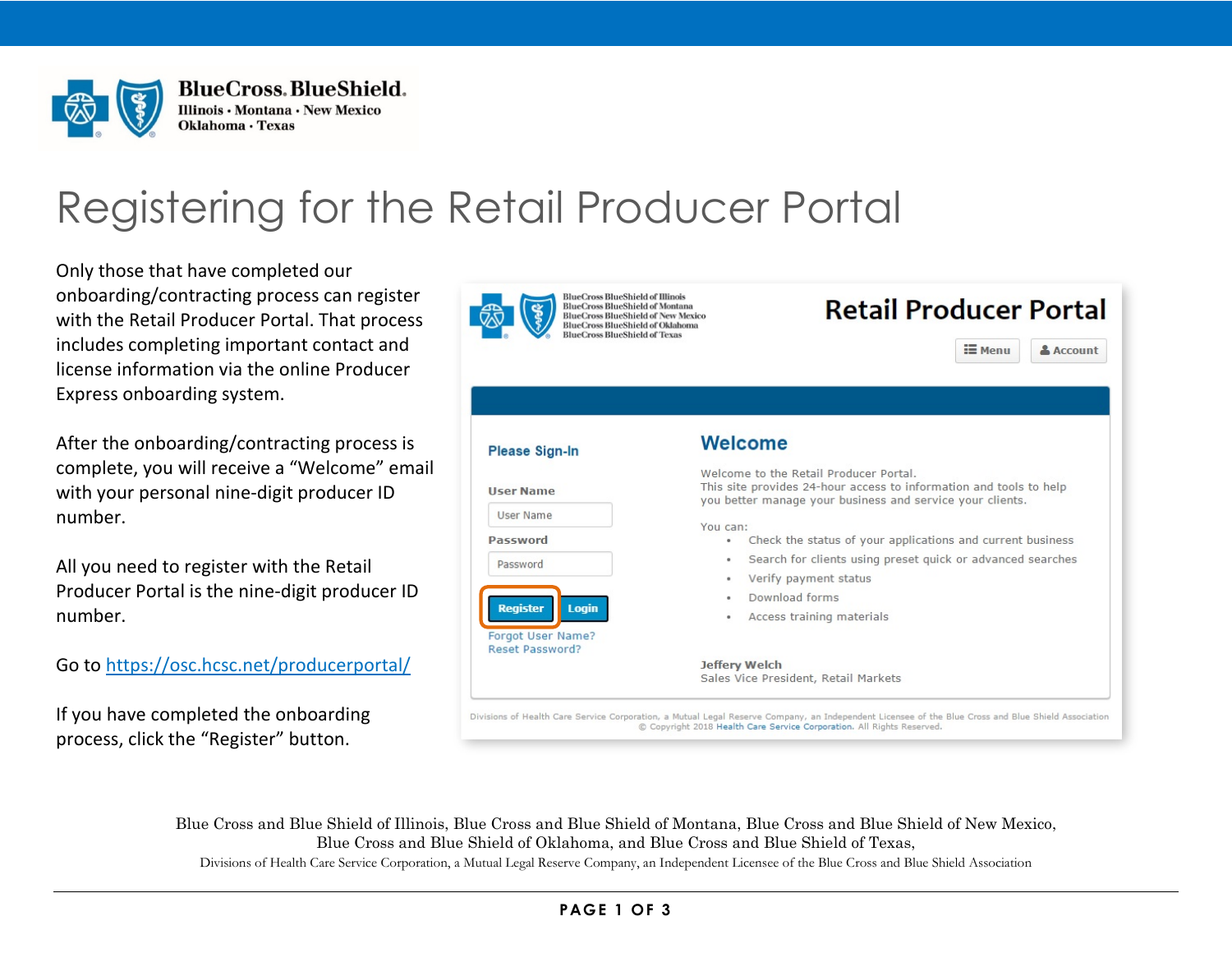## **Select a User Name and Password**

Complete all required fields to register for the Retail Producer Portal.

 $\bigodot$ 

Address 1 \*

Address 2

City \*

State \*

 $\mathbb{IL}$ 

- **1.** Enter your First and Last Name
- **2.** Enter a User Name
- **3.** Create a Password and confirm it.
	- The password must be six to nine characters.
	- The password can only contain letters and/or numbers; no special characters are allowed.
	- If you select letters, the letters can be lower case, upper case or a mix of both.

## **Register for Your State**

- **4.** Select all the states in which you are authorized to sell. Complete all required fields for each state. Required fields have a red asterisk.
- **5.** In the Agent Unique ID box, enter the nine-digit identification number included in your "Welcome" email when you completed contracting (producers and agencies) or onboarding (subproducers) with our Producer Administration teams.
- **6.** Click the "Continue" button.

#### Registration

The Retail Producer Portal allows Producers to access information about their Retail Market and Medicare Supplemental individual business

To apply for this service, please complete the form below. Please select at least one Blue Cross and Blue Shield (BCBS) state you would like to register for and then submit your request.

NOTE: Once your request is submitted, it can take up to 24 HOURS on a regular business day, and longer on the weekend, before you receive a confirmation e-mail letting you know your activation is completed. (Example: If you register on Monday at 3:00 PM, you should receive access by 3:00 PM on Tuesday. If you register Friday, Saturday or Sunday, it could be Monday or Tuesday before you receive an email confirmation.) Please do NOT register more than one time. If you do not receive a confirmation e-mail within the time frames specified above, please select the 'Contact Us' link at the top of this page and call the telephone number associated with your BCBS state.





**NOTE: If you contracted or onboarded to sell in multiple states, you have a unique ID number for each state.**